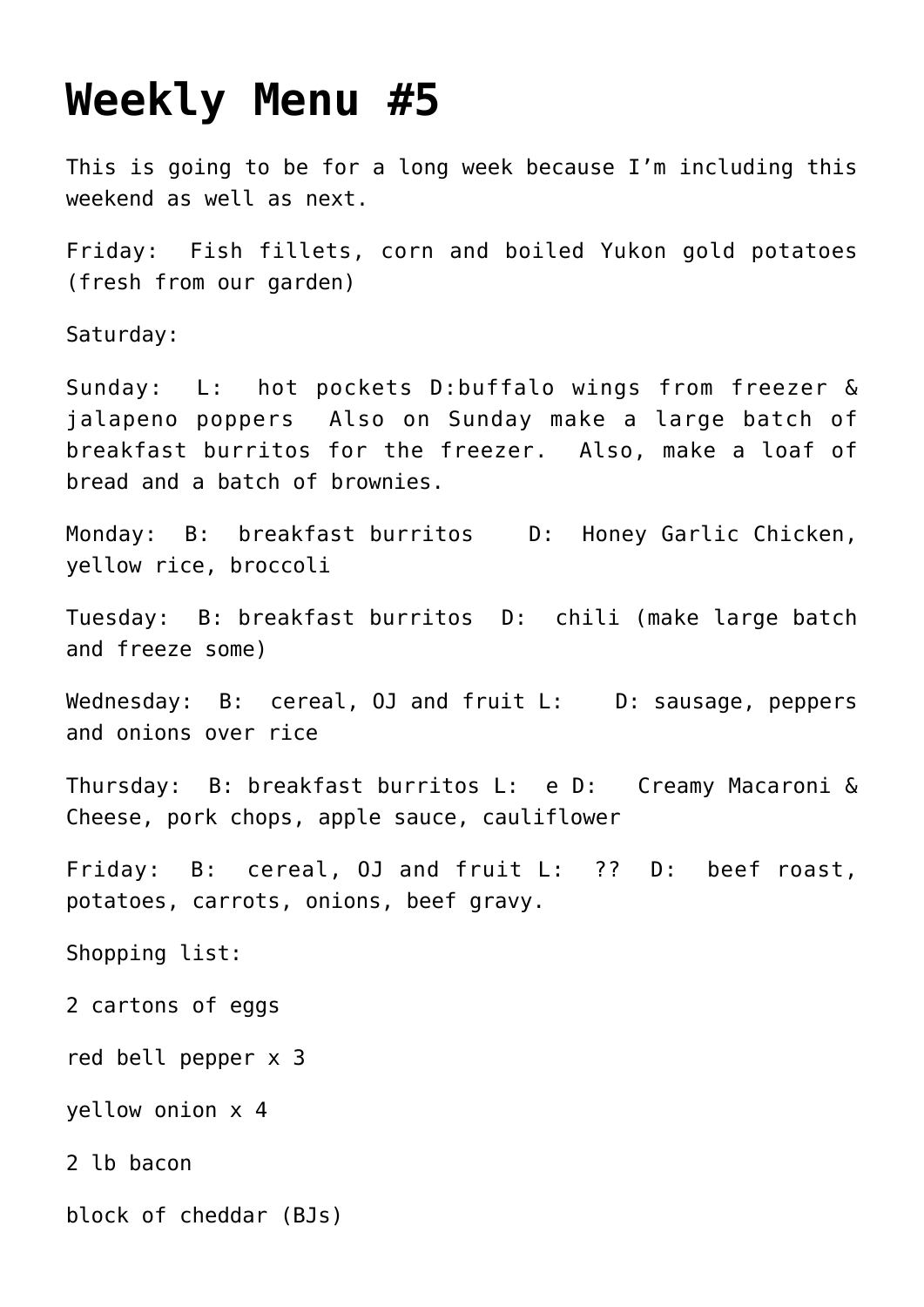2 pkgs of 10 flour tortillas

flour

vanilla

cucumber

croutons

bag of chips

grapes

bananas

3/4 lb deli ham

frozen broccoli

frozen cauliflower

garlic bulb

honey

soy sauce (check cabinet)

yellow rice

diced tomatoes (BJs)

onion powder

garlic powder

12 jalapenos

cream cheese

mozzerella cheese

cilantro